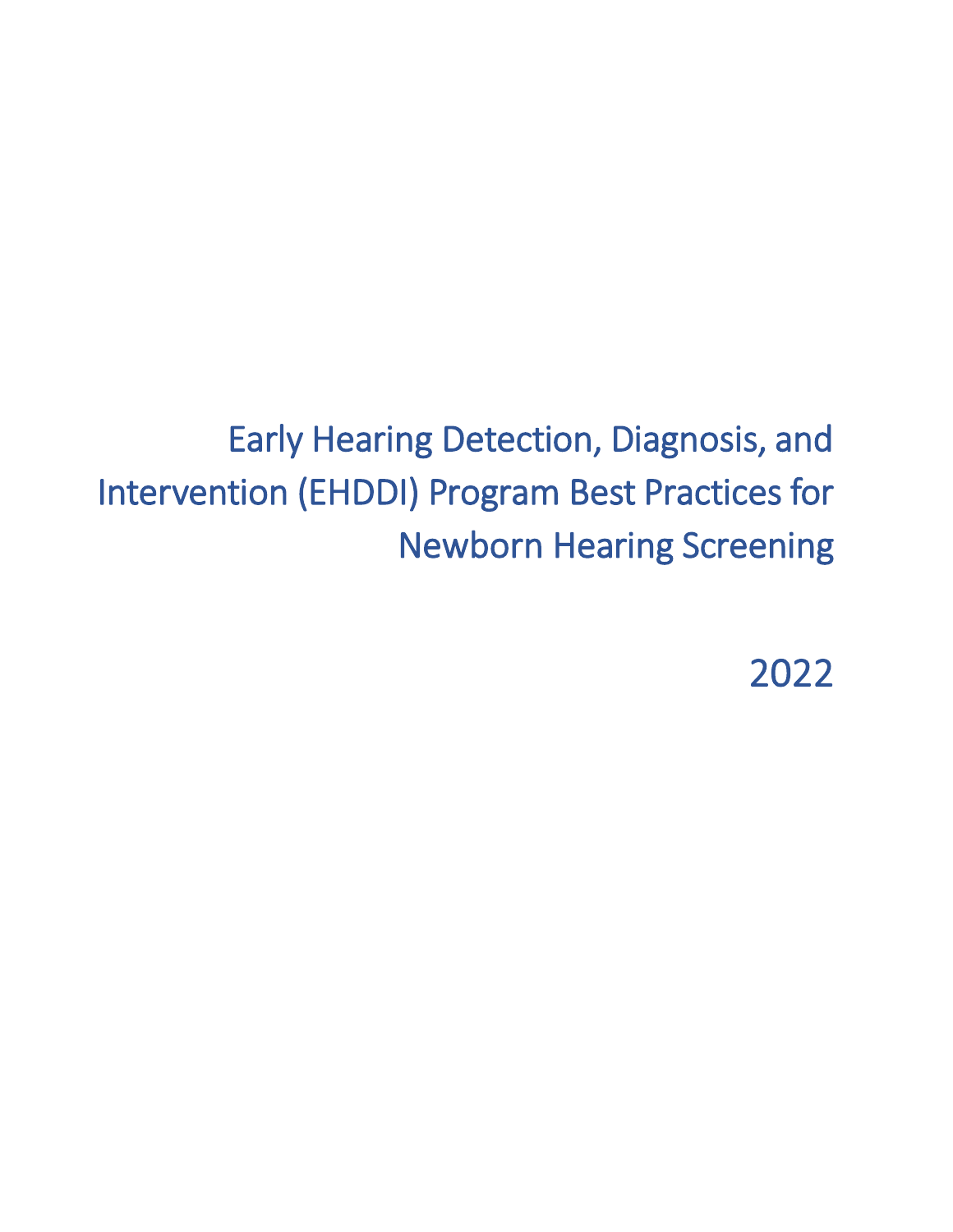#### **Table of Contents**

## Purpose of Guidelines

The purpose of this document is to provide best practice guidelines to support newborn hearing screening programs. This protocol includes guidance from the **[Joint Committee on Infant Hearing \(JCIH\)](https://digitalcommons.usu.edu/cgi/viewcontent.cgi?article=1104&context=jehdi)  [2019 Position Statement](https://digitalcommons.usu.edu/cgi/viewcontent.cgi?article=1104&context=jehdi)**.

### **Overview**

The purpose of newborn hearing screening is to identify infants who need further testing to determine if they are deaf or hard of hearing. Early identification and early support services for children who are deaf or hard of hearing lead to better language and developmental outcomes for those children and their families. The Washington State Early Hearing Detection, Diagnosis and Intervention (EHDDI) program recommends all infants receive a newborn hearing screening before one month of age.

# Well-Baby Nursery Protocol

### *Appropriate Equipment:*

- Evoked Otoacoustic Emissions (Transient Evoked Otoacoustic Emissions (TEOAE), Distortion Product Otoacoustic Emissions (DPOAE)) equipment that has received audiometric calibration with the last 12 months and/or
- Auditory Brainstem Response (ABR, AABR, BAER, ABAER) equipment that has received audiometric calibration in the last 12 months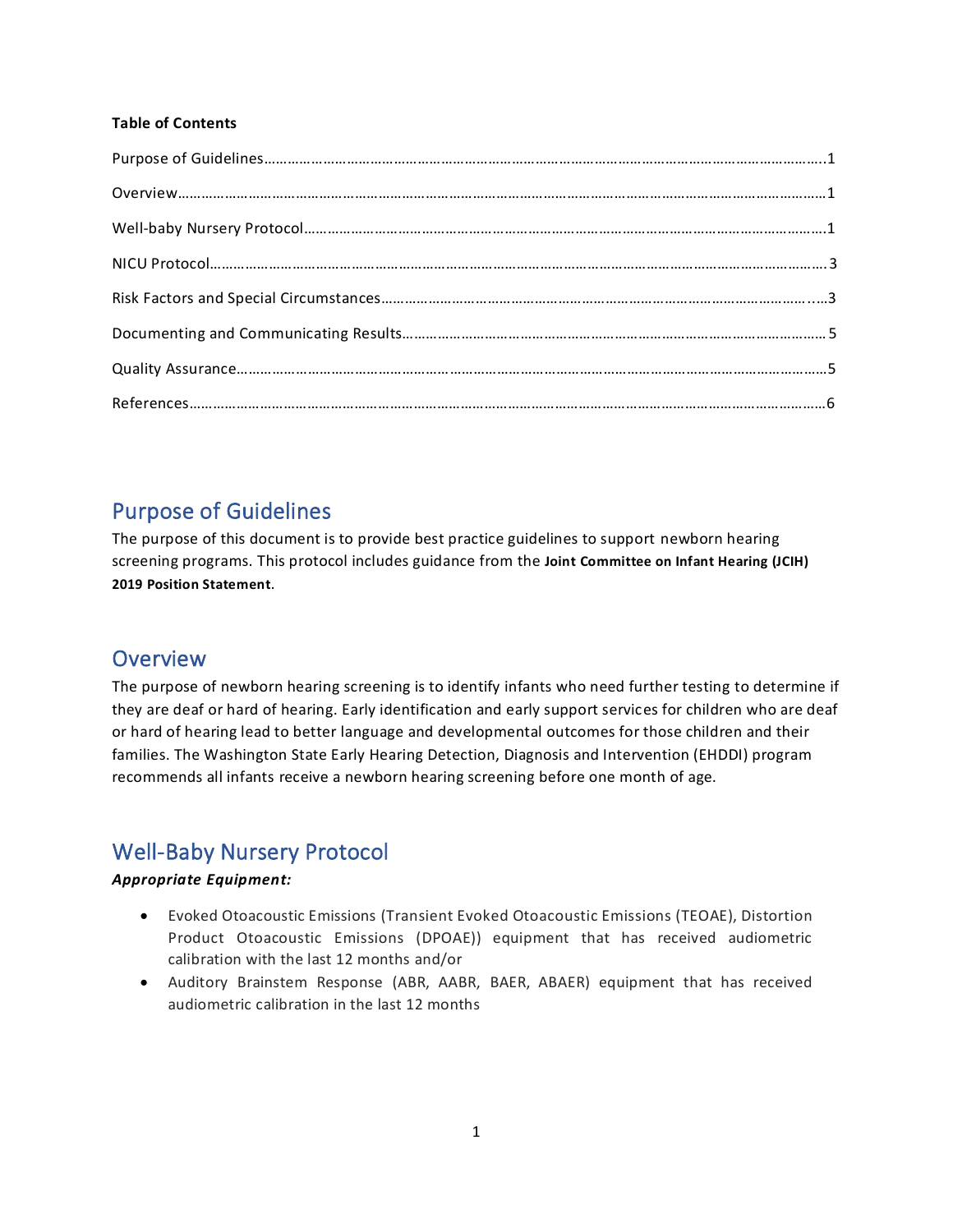#### *When to screen:*

Infants should receive a newborn hearing screening as close to hospital discharge as possible to allow residual birthing debris to clear from the ear canal. In order to obtain accurate hearing screening results, the infant needs to be quiet, still, and in a quiet environment. Screening while an infant is sleeping is best. For suggested screening techniques, please see:

- [Basic Steps for OAE Screening](https://www.doh.wa.gov/Portals/1/Documents/8330/344-037-OAEtest-en-L.pdf) and
- [Basic Steps for ABR Screening](https://www.doh.wa.gov/Portals/1/Documents/8330/344-038-ABRtest-en-L.pdf)

Newborn hearing screening programs need protocols in place to ensure every baby is screened prior to discharge. If a baby is discharged without receiving a hearing screen, they need to be scheduled for an outpatient appointment for their initial hearing screening.

#### *Refer results:*

If a well-baby does not pass the first newborn hearing screening, perform a second screening, if time allows, before hospital discharge. However, no more than two high-quality screenings should occur prior to hospital discharge. Well-babies who do not pass the newborn hearing screening prior to hospital discharge should return to the screening facility in 1-2 weeks for an outpatient rescreen. Outpatient rescreen appointments should be scheduled prior to discharge. Rescreens should occur prior to one month of age.

#### *Outpatient rescreening:*

Well-babies may be rescreened with either OAE or ABR equipment, regardless of which test method was used for the initial screening. However, if an infant does not pass an initial newborn hearing screen with ABR equipment, ABR equipment is the preferred method for outpatient rescreening to detect possible auditory neuropathy spectrum disorder (ANSD). No more than one high-quality outpatient rescreen should occur. Multiple rescreens may result in false negative (passing) results or delay the diagnostic hearing evaluation.

Rescreen both ears even if only one ear did not pass the initial newborn hearing screening. A passing result only occurs when both ears pass simultaneously during the same screening session. If the infant does not pass the outpatient rescreening, immediately refer them to a pediatric audiologist for a diagnostic hearing evaluation. The referral may need to be completed by the infant's primary care provider.

The diagnostic hearing evaluation should be completed before the infant is three months of age. For a list of pediatric audiologists, please see **[www.doh.wa.gov/infantaudiology](http://www.doh.wa.gov/infantaudiology)**.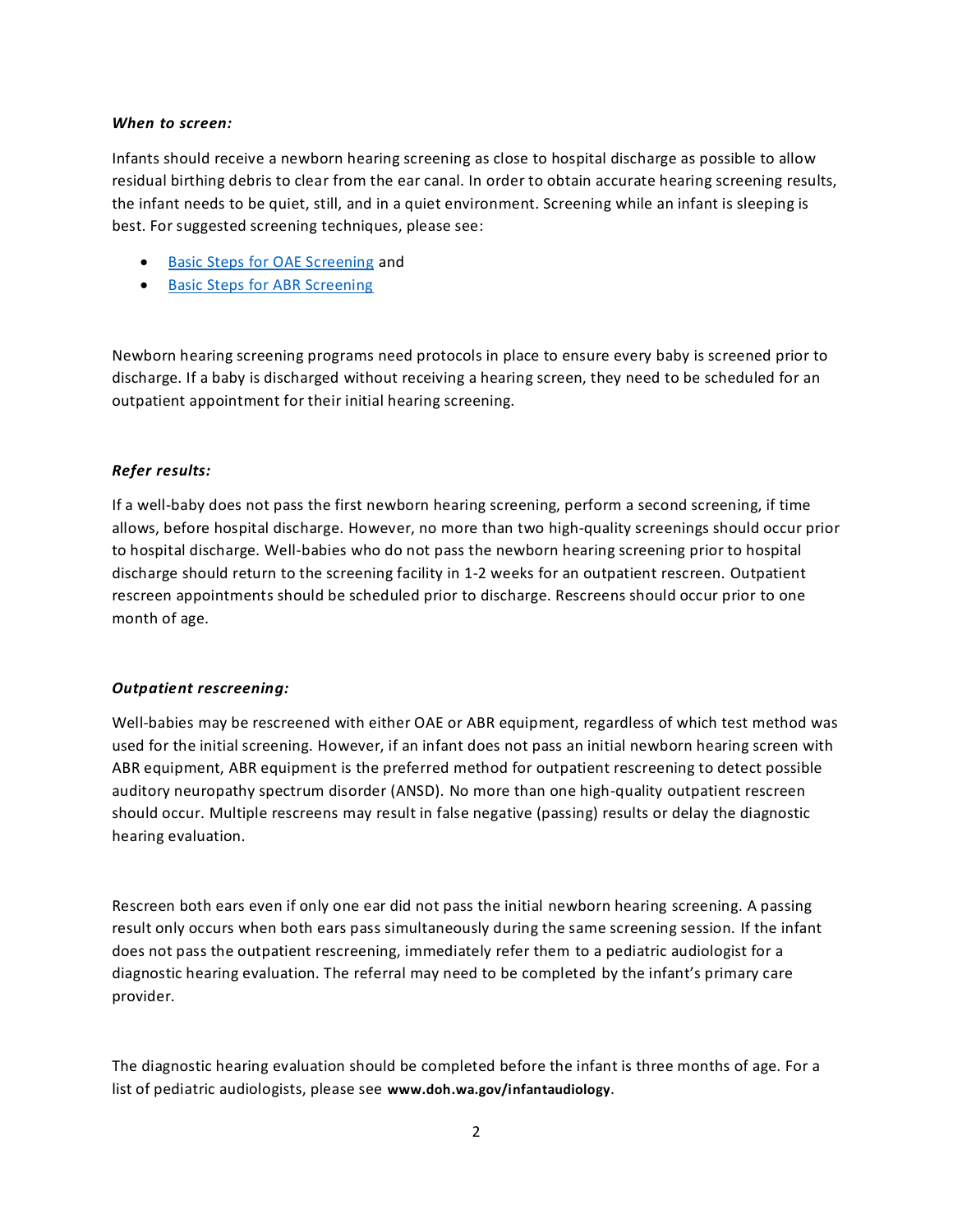If rescreening occurs in the medical home or audiology clinic, primary care providers and audiologists are responsible for adhering to best practice protocols for outpatient rescreening and reporting the results to the Department of Health.

# NICU Protocol

### *Appropriate Equipment:*

• Auditory Brainstem Response (ABR, AABR, BAER, ABAER) equipment that has received audiometric calibration within the last 12 months. Infants admitted to a level III or greater neonatal intensive care unit (NICU) for more than five days need to have an automated ABR included as part of their hearing screening to avoid missing the detection of auditory neuropathy spectrum disorder (ANSD).

#### *When to screen:*

Infants should be well enough to discharge from the hospital and screening should occur as close to hospital discharge as possible. Programs are responsible for knowing and adhering to the age limitations for their automated ABR equipment, for example between 34 weeks gestation and six months of age. Consult your equipment manual for age limitations. Infants in the NICU who are not able to receive newborn hearing screening due to age limitations of automated ABR equipment or other reasons, should be referred to a pediatric audiologist. For a list of pediatric audiologists, please see **[www.doh.wa.gov/infantaudiology](http://www.doh.wa.gov/infantaudiology)**.

In order to obtain accurate hearing screening results, the infant needs to be quiet and still and in as quiet of an environment as possible. Screening while an infant is sleeping is best. For a suggested screening techniques, please see:

• [Basic Steps for ABR Screening](https://www.doh.wa.gov/Portals/1/Documents/8330/344-038-ABRtest-en-L.pdf)

#### *Refer results:*

Refer infants who do not pass automated ABR screening in the NICU directly to a pediatric audiologist for rescreening or a diagnostic hearing evaluation, rather than scheduling an outpatient rescreen. The referral may need to be completed by the infant's primary care provider. For a list of pediatric audiologists, please see **[www.doh.wa.gov/infantaudiology](http://www.doh.wa.gov/infantaudiology)**.

## Risk Factors and Special Circumstances

Some infants will have risk factors that put them at higher risk for being deaf or hard of hearing or becoming deaf or hard of hearing during early childhood. During screening, assess for the risk factors indicated below and document them in the infant's medical record and on their Department of Health Hearing Screening Card.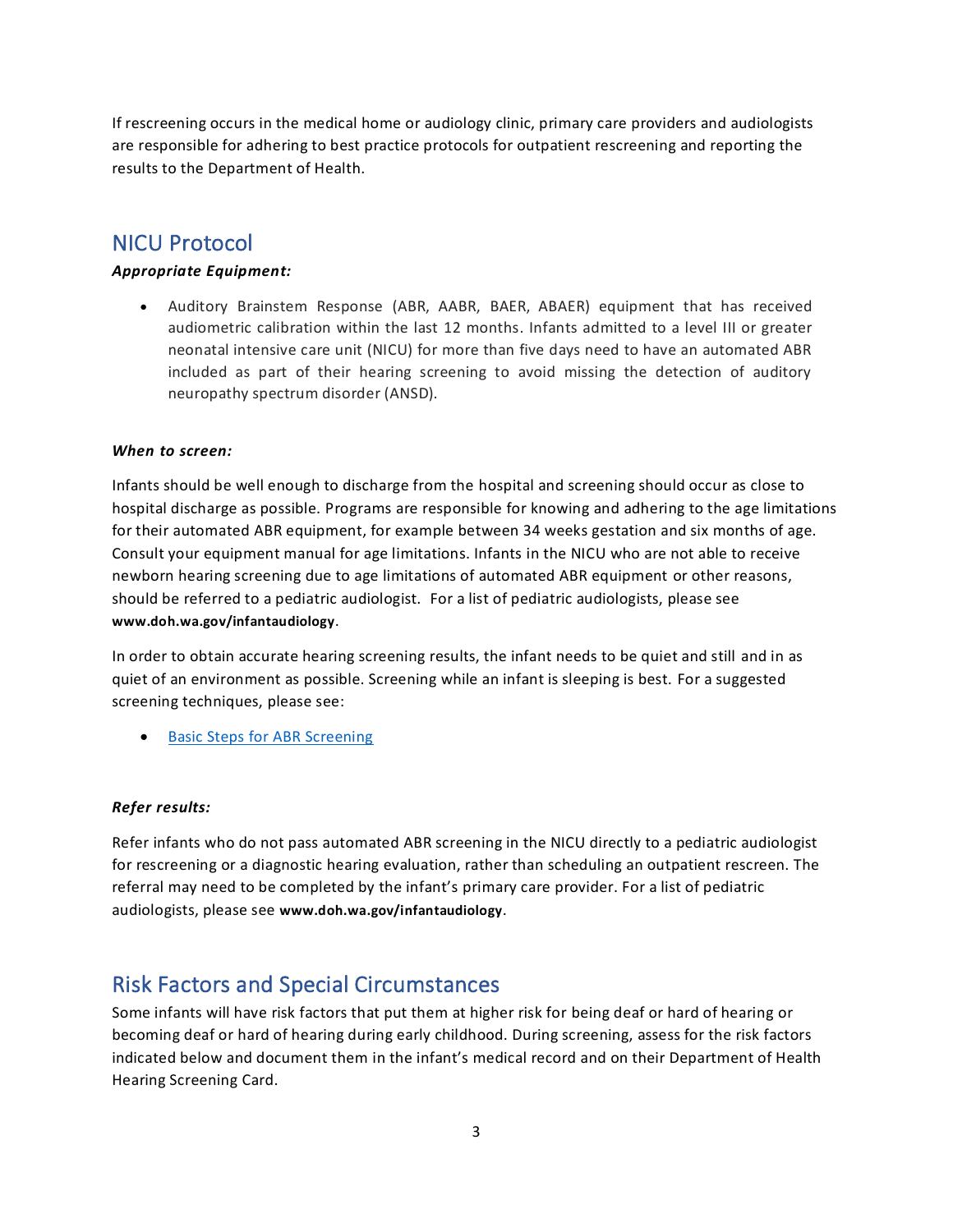Infants who pass newborn hearing screening but have the following risk factors should receive the recommended diagnostic follow up. See the table on the next page for risk factor classification and recommended diagnostic follow up.

|   | <b>Risk Factor Classification</b>                                                                                                                                                                                                                                                                          | <b>Recommended Diagnostic</b><br>Follow up                                          |
|---|------------------------------------------------------------------------------------------------------------------------------------------------------------------------------------------------------------------------------------------------------------------------------------------------------------|-------------------------------------------------------------------------------------|
| 1 | NICU stay of great than 5 days<br>Hyperbilirubinemia requiring an exchange transfusion<br>regardless of length of stay.<br>Aminoglycoside administration for more than 5 days<br>٠<br>Asphyxia or Hypoxic Ischemic Encephalopathy<br>٠                                                                     | By 9 months                                                                         |
|   | Extracorporeal membrane oxygenation (ECMO)<br>$\bullet$                                                                                                                                                                                                                                                    | No later than 3 months after<br>occurrence                                          |
| 2 | Syndrome that may impact hearing such as;<br>Alport<br>Brachio-Oto-Renal (BOR)<br>Pendred<br>$\bullet$<br>Waardenburg<br>Usher<br>Jervell Lang-Nielson<br>٠<br>Charcot-Marie-Tooth<br>$\bullet$<br>Trisomy 21<br>$\bullet$                                                                                 | By 9 months                                                                         |
| 3 | Family history of permanent childhood hearing loss not caused<br>by illness or injury                                                                                                                                                                                                                      | By 9 months                                                                         |
| 4 | Craniofacial anomalies<br>Outer ear malformations<br>Cleft palate<br>٠<br>Ear pits or ear tags<br>$\bullet$<br>Malformed eyes<br>Craniosynostosis<br>$\bullet$<br>Hemifacial microsomia<br>$\bullet$<br>Temporal bone abnormalities<br>Congenital microcephaly<br>٠<br>Congenita or acquired hydrocephalus | By 9 months                                                                         |
| 5 | In utero infections<br>Toxoplasmosis<br>Syphilis<br>Rubella<br>Herpes<br>Cytomegalovirus<br>٠<br>Mother +Zika and infant with laboratory evidence of<br>٠<br>Zika and clinical findings                                                                                                                    | By 9 months<br>By 3 months<br>ABR by 4-6 months of age or<br>VRA by 9 months of age |
|   | Mother +Zika and infant with laboratory evidence of<br>$\bullet$<br>Zika and no clinical findings                                                                                                                                                                                                          | ABR by 4-6 months of age                                                            |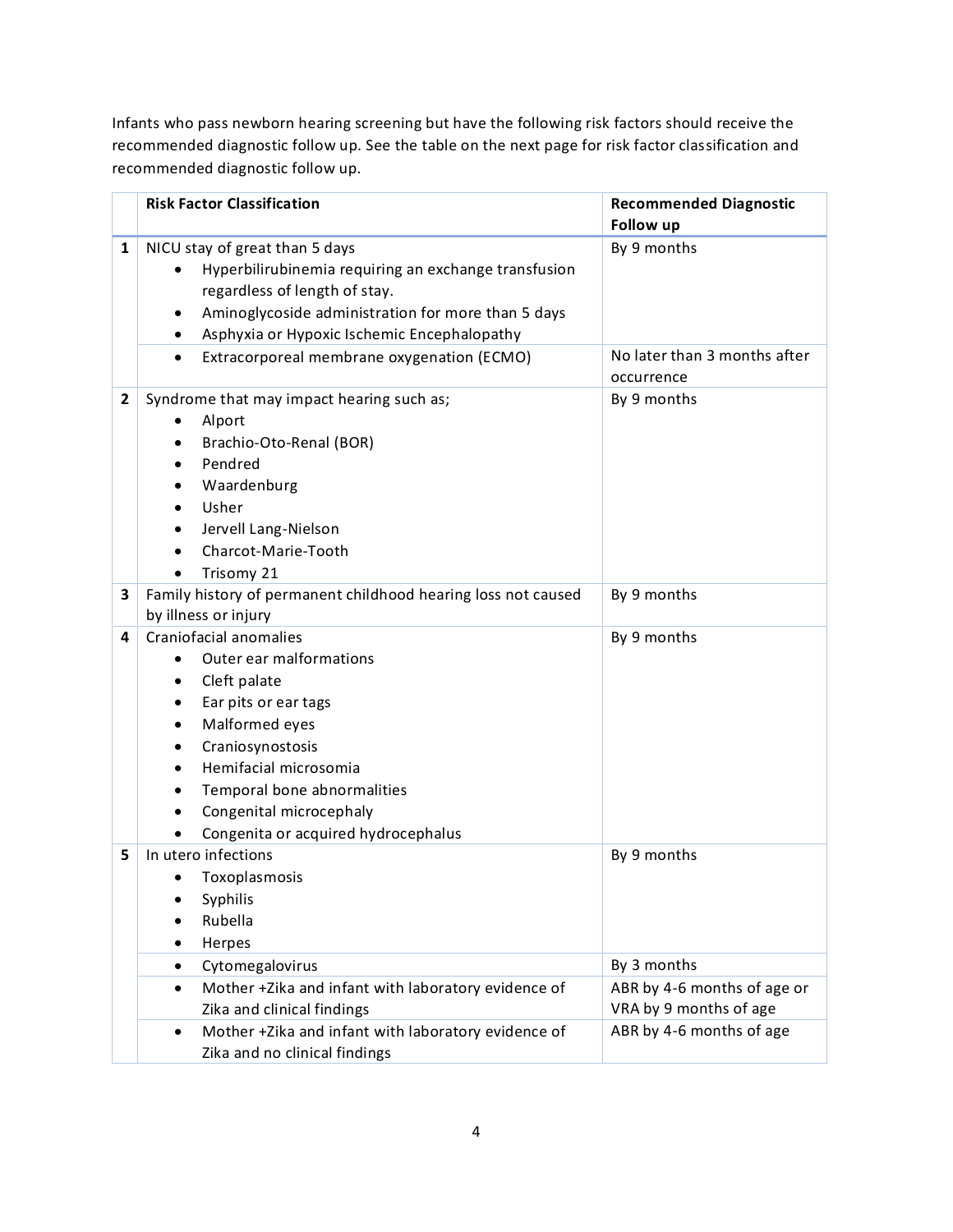Infants with congenital aural atresia (absence of an ear canal) in one or both ears and/or with other severe visible pinna/ear canal abnormalities should not be screened in either ear, even if only one ear is affected. Immediately refer these infants to a pediatric audiologist for a diagnostic hearing evaluation upon discharge. For a list of pediatric audiologists, please see **[www.doh.wa.gov/infantaudiology](http://www.doh.wa.gov/infantaudiology)**.

### Documenting and Communicating Results

Document all newborn hearing screening results in the infant's medical record. Minimum documentation should include date of screening, test method, result for each ear (pass, refer, incomplete) and any risk factors for late onset and/or progressive hearing loss. Communicate screening results to the infant's primary care provider in writing and include final hearing screening result in the infant's discharge summary.

Report screening results to the Department of Health (DOH) on the newborn hearing screening cards every week. Initial screens can be reported on the pink hearing screen cards that come in the infant's initial dried blood spot (metabolic) screening kit. Initial screens can be reported on blue "rescreen" cards if the infant's pink card cannot be found. Outpatient rescreens should be reported on blue "rescreen" cards.

Newborn hearing screening results and follow-up recommendations must be clearly and neutrally communicated to families both verbally and in writing, and in their preferred language. For infant's who do not pass, inform families of the need for further testing in a culturally sensitive and understandable manner that will maximize the likelihood that follow up will occur, while also not causing undue stress to the family. This can be accomplished by using **[scripts](http://www.infanthearing.org/nhstc/docs/nhstc-web-scripts-for-parents.pdf#search=%22scripts%22)** developed by the National Center for Hearing Assessment and Management (NCHAM). For more information about communicating with families, see the Washington State EHDDI Learning Community's (WSELC) [Best Practices: Family-center Care and](https://wselc.org/wp-content/uploads/2020/05/wselc-best-practices-family-centered-care-and-converstions.pdf)  [Communication.](https://wselc.org/wp-content/uploads/2020/05/wselc-best-practices-family-centered-care-and-converstions.pdf)

## Quality Assurance

Newborn hearing screening programs should work with the Department of Health EHDDI program to achieve and maintain high quality newborn hearing screening and follow up services in their communities. Indicators of a high-quality newborn hearing screening program include;

- Maintaining a refer rate no higher than 5% for the initial screening.
- Screening more than 95% of infants prior to discharge or by 1 month of age.
- Ensuring no more than 10% of infants who do not pass initial screening are lost to follow-up.

#### *Management of Newborn Hearing Screening Programs:*

Teams of professionals should be responsible for hospital-based newborn hearing screening programs, including an audiologist who provides oversight of the development of policies and procedures, selection of hearing screening equipment, staff training, and monitoring of quality assurance.

Each program should designate a Newborn Hearing Screening Coordinator who is responsible for;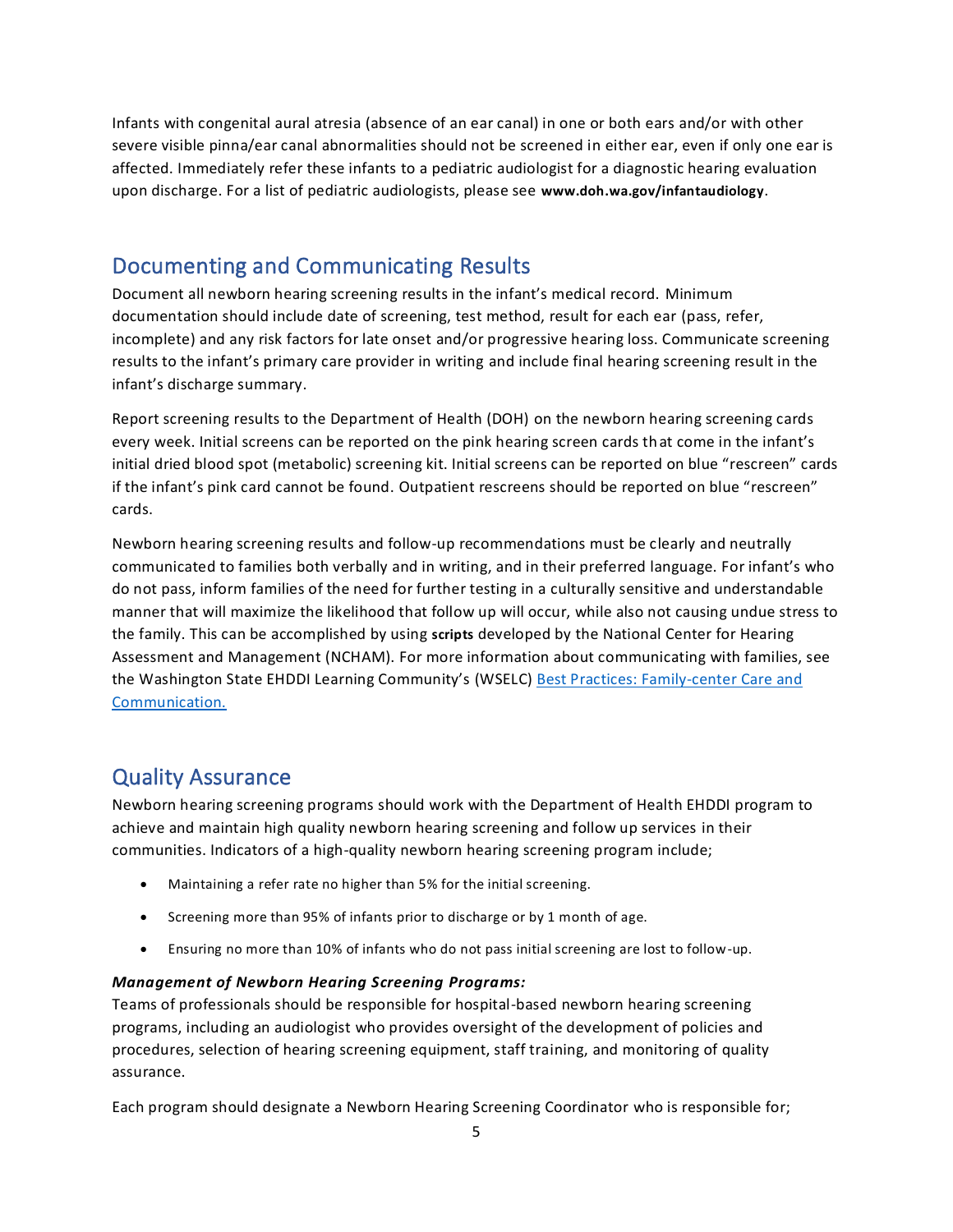- Developing policies and procedures to ensure the newborn hearing screening program is meeting quality assurance measures.
- Ensuring staff performing newborn hearing screening have met initial training requirements and complete annually competencies.
- Ensuring screening equipment is functional and appropriately maintained including annual audiometric calibration and repairs when necessary.
- Ensuring newborn hearing screening supplies are available and reordered when supplies are low.
- Ensuring that newborn hearing screenings are completed and reported every week and responding to the Department of Health requests for information.
- Coordinating and collaborating with an audiologist to support the newborn hearing screening program.

#### *Qualifications of Screening Staff:*

Staff who perform newborn hearing screening should receive comprehensive training prior to screening and a re-certification training as part of annual competencies. Comprehensive training includes;

- Obtaining a Certificate of Completion from the **[National Hearing Assessment and Managements](http://www.infanthearing.org/nhstc/index.html)  (NCHAM ) [Newborn Hearing Screening Training Curriculum \(NHSTC\)](http://www.infanthearing.org/nhstc/index.html)** or similar training program.
- Hands-on, equipment specific training with newborns provided by an audiologist or experienced Newborn Hearing Screening Coordinator.
- An observation of screening skills by an audiologist or experienced Newborn Hearing Screening Coordinator.

### References

**[Joint Committee on Infant Hearing 2019 Guidelines](https://digitalcommons.usu.edu/cgi/viewcontent.cgi?article=1104&context=jehdi)**

#### **[National Hearing Assessment and Managements \(NCHAM\)](http://www.infanthearing.org/nhstc/index.html) Newborn Hearing Screening Training Curriculum [\(NHSTC\)](http://www.infanthearing.org/nhstc/index.html)**

**[National Center for Hearing Assessment and Management \(NCHAM\) Scripts](http://www.infanthearing.org/nhstc/docs/nhstc-web-scripts-for-parents.pdf#search=%22scripts%22)**

Washington State EHDDI Learning Community's (WSELC) [Best Practices: Family-center Care and](https://wselc.org/wp-content/uploads/2020/05/wselc-best-practices-family-centered-care-and-converstions.pdf)  [Communication.](https://wselc.org/wp-content/uploads/2020/05/wselc-best-practices-family-centered-care-and-converstions.pdf)